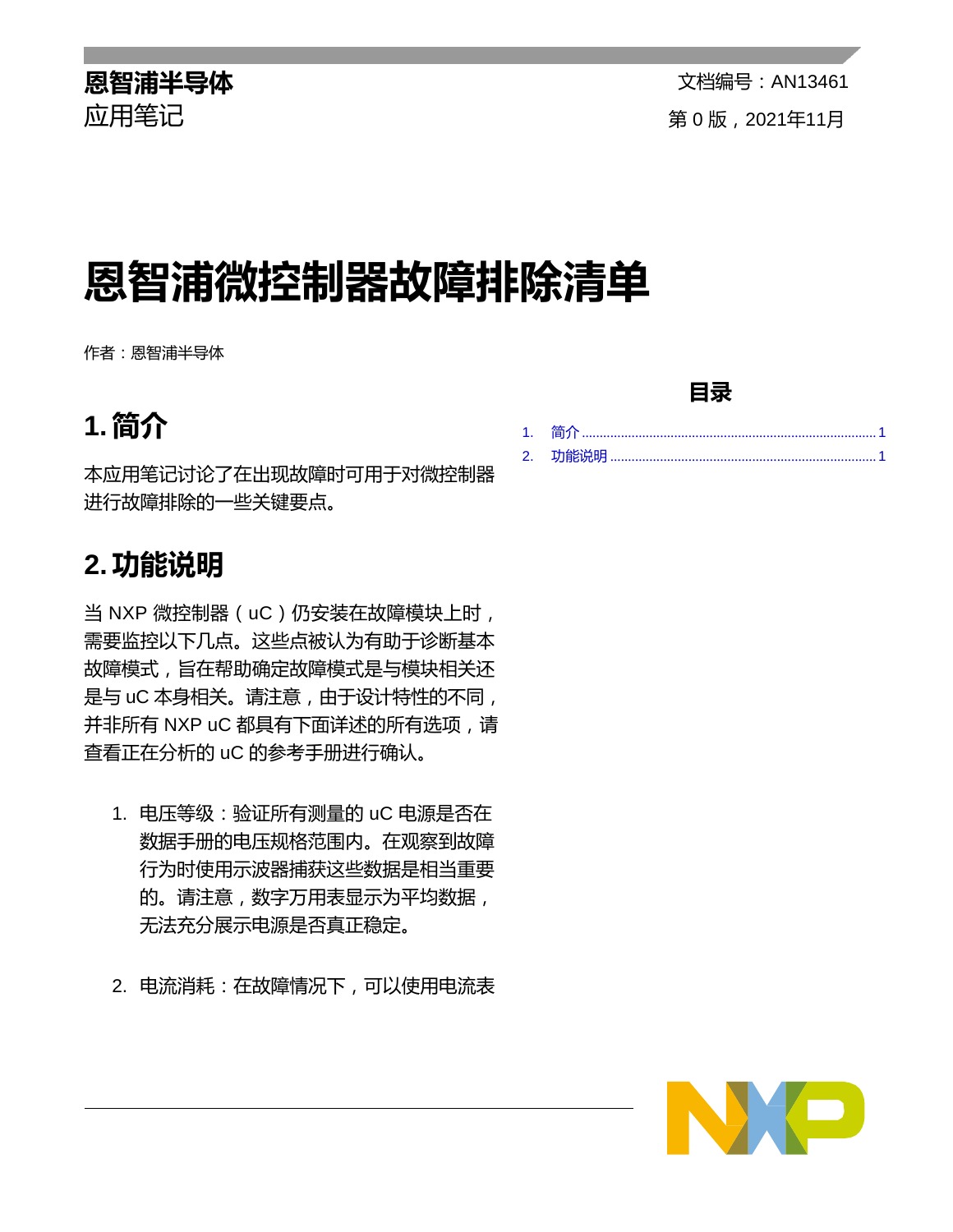或电流探头来测量模块的电流消耗,或尽量测量 uC 电源轨的电流消耗,这些电流探头可 以用示波器进行监控。在这种方法中,可以很容易地确定故障是否与电流的大幅变化有关, 这表明电源有可能会瞬时超出使用规格。如果 uC 处于复位保持(SiR)状态,则可能是 由于执行内置自检(BIST)的重复尝试均失败所致。在 BIST 执行期间,可能会在特定分 区期间看到较大的电流消耗。如果在电流尖峰期间没有保持输入电压,电压可能会下降并 导致复位。假设电压升高,BIST 将再次执行,但会再次看到大电流尖峰,并且会发生另 一次复位。此信息可使您更深入地了解可能导致 SiR 状况的原因。下图显示了成功执行 M/LBIST 的电流模式示例。



**图1. M/L BIST 成功执行的电流变化模式**

- 3. 外部时钟源:如果有外部时钟源连接到 uC(即晶体)。检查时钟源是否以预期的频率 振荡,这非常重要,将便于我们分析故障发生在应用程序代码或复位流程的位置何处。 注意 uC 的输出端,应该探测晶体的 XTAL,用示波器探头检查晶体的负载。
- 4. 复位线(第 1 部分):可以监控微控制器的复位线以确定 uC 是否复位完成。通常有两 个复位,POR B (输入到uC)和 RESET B (双向)。uC 无法通过内部拉低 RESET\_B 可能有很多原因。
	- a. 电源电压是最典型原因,uC 通过低压检测(LVD)电路或类似电路拉低 RESET B 引脚。将 micro 的 RESET B 引脚与模块断开连接, 可以用来确定复 位拉低的源是内部还是外部。
	- b. 如果 JTAG 可用, 通常在 uC 中有一个寄存器可以识别复位源, 即 SIU.RSR 或 RGM\_FES/DES。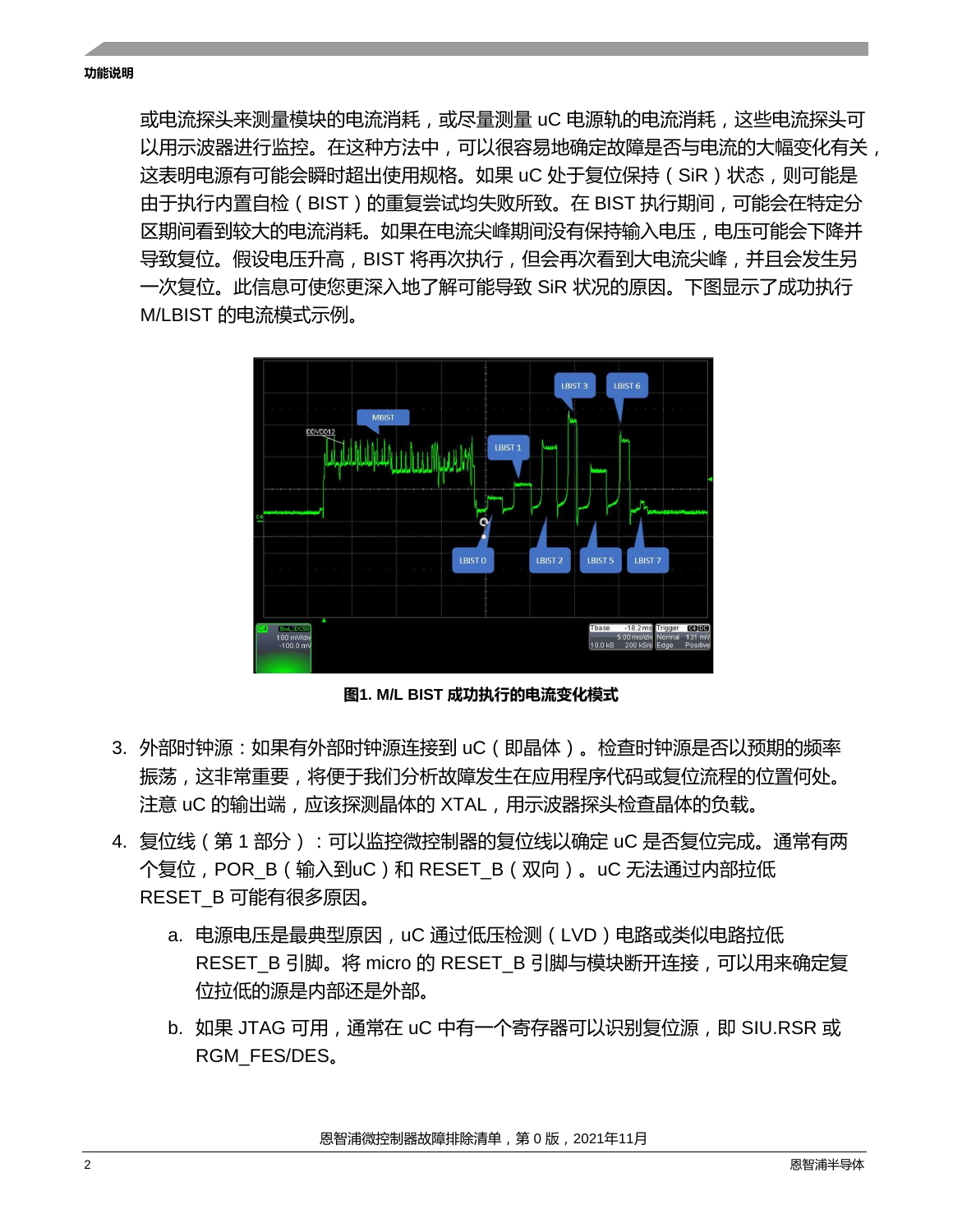5. 复位线(第 2 部分):在故障观察的时间跨度内,应使用示波器密切监测这些复位线的 行为。复位持续时间和复位发生的数量这些数据都非常有价值,有助于区分例如确定性 软件看门狗定时器(SWT)复位或连续多次复位,表明可能存在潜在的复位升级或电源 不稳定。下图显示了示例:由多次周期复位,引起复位升级,最终导致SiR。



**图2. 复位升级**

- 6. FCCU: 如果 uC 包含故障收集和控制单元 (FCCU), 则可以监控与 FCCU 相关的引 脚以识别异常行为。此外,如果调试器访问可用,则可以读取 FCCU 以确定故障源。
- 7. 内存初始化:微控制器/微处理器可能包含SRAM或系统RAM。但也包含模块内部RAM (如 DMA 的服务描述符、FlexCAN 消息缓冲区等)。所有这些 SRAM/RAM 必须在使 用之前进行初始化。在出现错误时,应验证所有这些内存是否已正确初始化。
- 8. 错误报告模块:如果 uC 包含 ECSM 或 ERM 模块,则可以读取该模块提供的/在该模块 中提供的错误综合信息并将其综合分析,以帮助识别包含 ECC 错误的未正确编程的 Flash 内容。
- 9. 代码/数据一致性:无论 uC 正在执行的代码是驻留在内部存储器还是外部,都应该检查 数据的一致性。预期数据和/或数据可以重新烧写到另一个具有已知良好 uC 并且已知良 好的模块中,以观察关联行为,确定是否是数据差异导致故障。(仅当信息安全功能允 许时)。
- 10.MBIST/LBIST:如果 uC 包含逻辑和/或内存内置自检 (L/MBIST),则执行结果可能会提 供有关故障诊断的有价值的信息。在模块上执行 BIST 的好处是,如果在其中发现故障, 当 uC 放置在 EVB 或 ATE 上时,可以在相同条件下重新运行相同的 BIST,从而提供出 色的关联环境以便进行对比分析。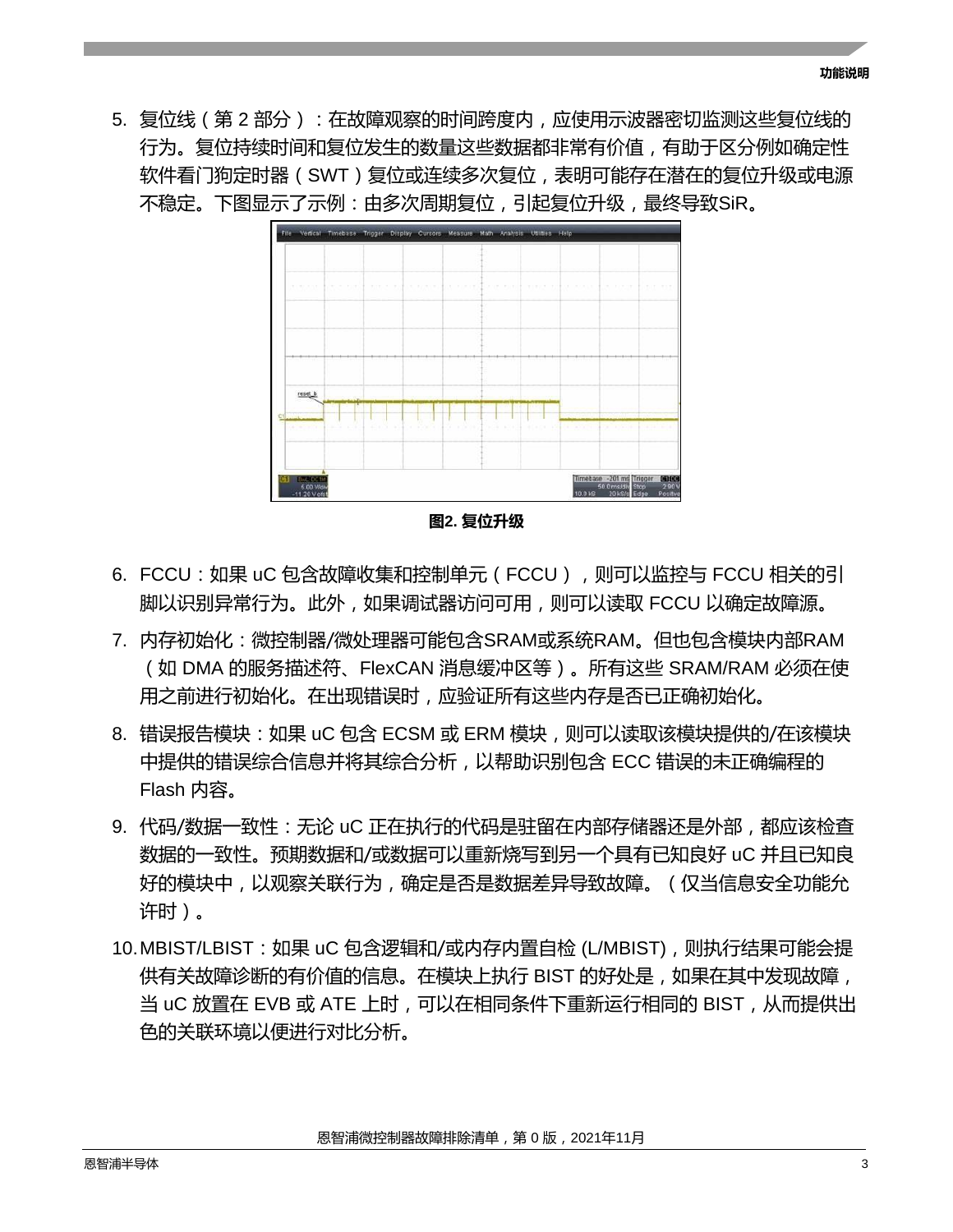**功能说明**

- 11.JTAG 检查:做一个简单的检查,如果能成功读取有效的 JTAG ID,则表明所有基本电 源都提供足够的电压。微控制器处于复位保持(SiR)状态,这是可能的。如果 uC 处于 SiR 状态是由于上电复位 ( POR ) 或防止 uC 退出复位序列的复位阶段 1 的复位源引起 的,则 JTAG 通信将不可用。
- 12.备用引导模式:如果 uC 可以通过引脚状态来配置各种引导模式,在复位期间检测引脚 状态来选择对应引导模式,则执行备用引导模式可用以识别故障是否仅与一种引导模式, 或所有引导模式都有关。
- 13.待机(和电源模式)关系:如果模块支持多种电源模式,例如运行或待机模式,则评估 故障行为是否与这些特定模式之一相关会是很有价值的。
- 14.注入电流:检查是否存在注入电流超过 uC 电气规格的情况。这可能显示为模数转换器 (ADC)测量失败。
- 15.温度/电源对间歇性故障模式的影响:如果可能,检查问题的再现性是否会受到温度或 电源电平的边际变化的影响。变化的温度或电压条件有助于识别 uC 可能存在的机械连 接问题。此外,在 uC 的顶部施加轻微的向下压力也可以在这方面有所帮助。
- 16.瞬态时间点/周期差异:将故障设备的瞬态时间点/周期行为与已知的良好组件进行比较。 例子:
	- 一个好的组件在 25ms 后将 GPO[14] 置为 1, 并且 uC 在 50ms 后发送第一个 CAN 消息。
	- 一个坏组件在 40ms 后将 GPO[14] 置为 1 , 并且 uC 在 200ms 后发送第一个 CAN 消息。
- 17.与参考模块的相关性: ( 这与 A-B-A 交换不同 ) 无论故障模式如何 , 手头有一个参考 模块/uC 来比较观察结果为分析人员提供了良好的健全性检查。这将有助于回答诸如 "我所看到的是否是预期的,如果不是,它到底有什么不同?"之类的问题。
- 18.A-B-A 交换:作为对故障的最后确认, 建议执行 A-B-A 交换以确定故障是跟随模块还是 uC。在执行此序列时,可疑 uC 被放置在已知良好的模块上, 并且已知良好 uC 放置在 可疑模块上。如果故障跟随可疑 uC,则应将该 uC 返回 NXP 进行分析。